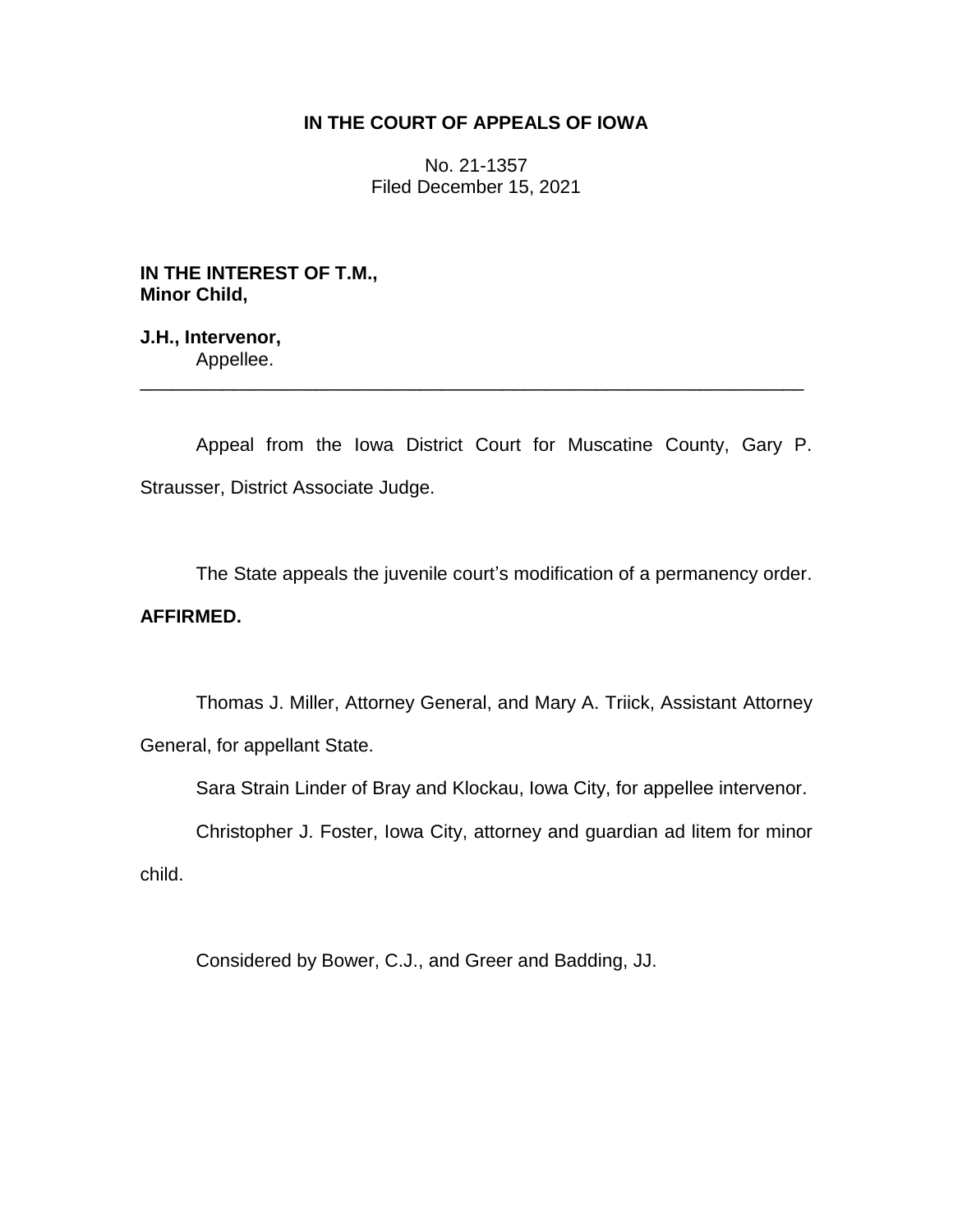#### **BADDING, Judge.**

Three-year-old T.M. was removed from her mother's care and placed with her maternal aunt when she was just eight months old. She stayed there for the next nineteen months while her mother worked to conquer an addiction to methamphetamine. After a brief return to her mother's care, T.M. was removed again when her mother relapsed. This time, she was placed with the father of her two half-siblings. He became overwhelmed caring for all three children by himself, prompting the State to file a motion requesting that T.M. be placed in foster care. The juvenile court instead returned the child to the custody of her aunt. The State appeals, claiming it's better for T.M. to be in foster care than with her aunt because the aunt's husband was the subject of a founded report of child sexual abuse in 2013. We disagree and affirm the juvenile court's ruling.

#### *I. Background Facts and Proceedings*

T.M. was born in May 2018 with methamphetamine in her system. She was adjudicated as a child in need of assistance in September but was allowed to remain in her mother's custody with supervision from the Iowa Department of Human Services. A dispositional order continued this arrangement. But by early 2019, the department moved to modify T.M.'s placement because the mother was not responding to the services being offered to her.

The juvenile court granted the State's request in February 2019 and placed eight-month-old T.M. in the custody of her maternal aunt. Soon after T.M.'s placement there, the department reported that the maternal aunt

and her husband . . . are taking very good care of [T.M.] [The aunt] works first shift as a teacher and her husband works third shift. Protective childcare is provided for [T.M.] while [the aunt] works and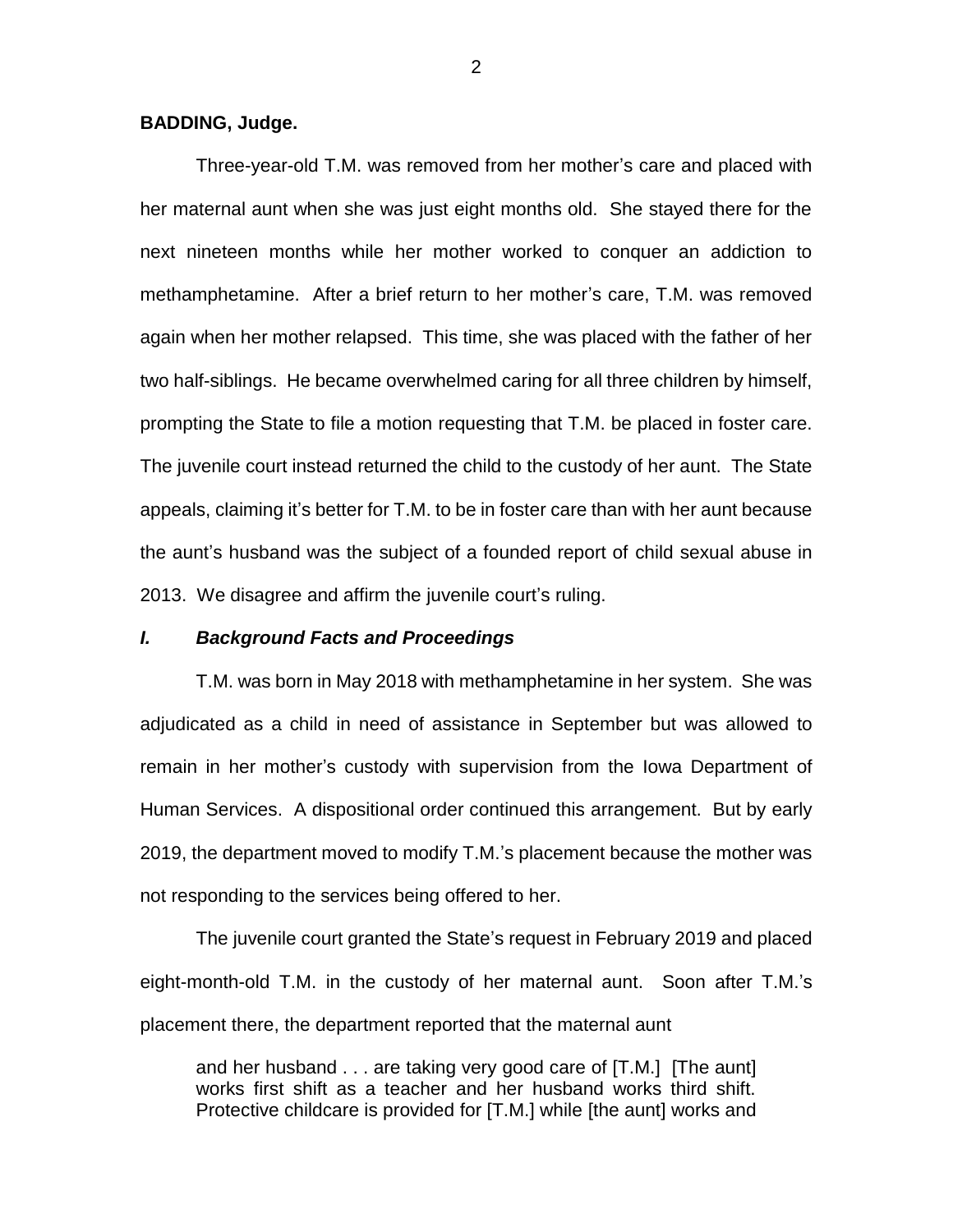her husband sleeps. They have her on a schedule now and she is thriving. They reside in a large home that meets the needs of their family as well as [T.M.] The couple has 3 children, all older than  $[T.M.]$ 

[They] have done a terrific job stepping up and providing her with a safe, stable home. There is structure and consistency in her life now. This is important to everyone, but especially for children.

. . . .

After this initial positive report, the department learned that the aunt's husband had a "founded child abuse report from 2013 for sexual abuse because of indecent contact with a child." That report is not part of the record before us. But according to the department's case manager, it involved a seventeen-year-old girl who alleged that the aunt's husband gave her alcohol, asked her to send him a picture of her breasts, and sent her a picture of his crotch area. The aunt and her husband were interviewed during the department's investigation of the allegations, which they denied, but they never received a copy of the founded report because they had moved to a different address before it was completed. No criminal charges were ever filed against the husband.

Despite discovering this report, the department allowed T.M. to remain in her aunt's care subject to a safety plan that prohibited the aunt's husband from being alone with T.M. Early on after that plan was implemented, the department became aware that the aunt left T.M. alone with her husband while the aunt took a shower. On another occasion, she let one of her children "supervise" her husband and T.M. The department addressed these concerns with the aunt, and no further violations of the plan occurred. Indeed, in later reports to the court, the department stated that T.M. "has done well in [the aunt's] home, and there are no current safety concerns for her."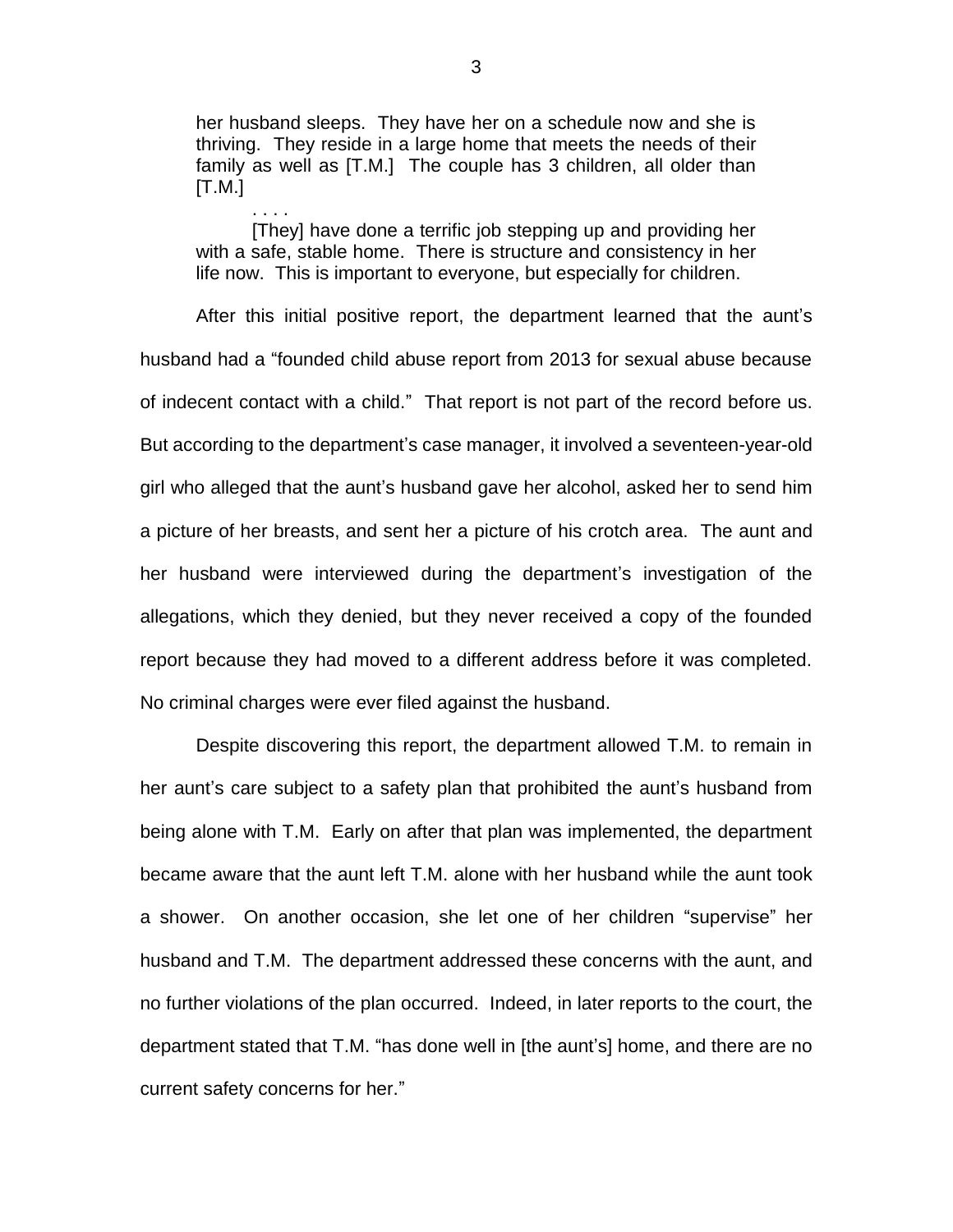A permanency order was entered in February 2020, continuing T.M. in her aunt's custody under the department's supervision. The permanency goal was reunification with the mother, who was given six additional months to work toward that goal. At the end of those six months, the juvenile court found the mother was ready to resume custody of T.M. because of her sustained sobriety and positive response to services. Sadly, the mother relapsed in January 2021, and T.M. was again removed from her care in March.

This time, T.M. was placed with the father of her two half-siblings rather than back with her aunt. The aunt petitioned to intervene in the juvenile proceedings and requested that T.M. be placed with her under Iowa Code section 232.102(1)(a)(1) (2021). At a hearing on her requests, the aunt testified that although she and her husband disagreed with the conclusions in the 2013 founded child abuse report, her husband was scheduled to complete a psychosexual evaluation in July. The department's case manager was asked on cross-examination whether she would give weight to the therapist's findings. She replied: "I think if [the therapist] had access to all the information, including the founded child abuse report when she did her evaluation, then, yes, I would find that that evaluation had merit to it." But she clarified that she would still resist T.M.'s placement with the aunt and her husband because even if "he's low risk [that] doesn't mean there isn't risk, and I think that we would be remiss to make the decision to place [T.M.] in that home hoping he doesn't abuse her." She also believed it was best for T.M. to be placed with her half-siblings.

Several months passed with no ruling from the juvenile court, during which time T.M. continued to reside with her half-siblings' father. In August 2021, the

4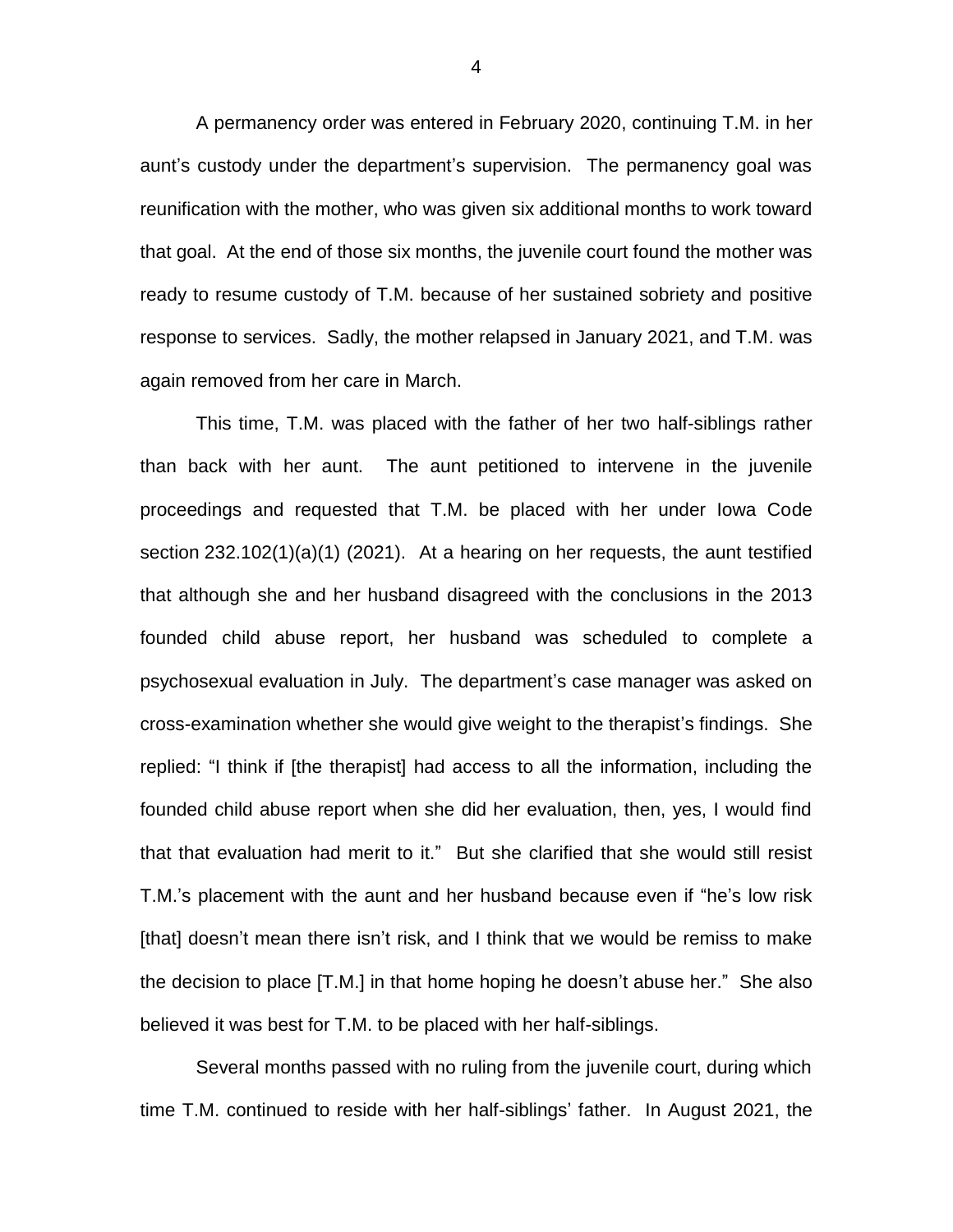aunt moved to reopen the record so that the court could consider the psychosexual evaluation of her husband. After interviewing the aunt's husband, reviewing the founded report, and administering several tests, the therapist concluded, "[The husband] does not exhibit characteristics, behaviors, or symptomology typical of adults who sexually abuse children. [He] presents as low risk for engaging in sexually offending behaviors." As support for this conclusion, the therapist noted:

[The aunt's husband] has maintained steady employment all his adult life. He is financially stable and able to provide for his family. [He] is able to engage in and has appropriate social interactions, and has a pattern of long-term friendships and relationships. [He] has lived and participated in friends and community events for more than 16 years. [He] does not present with a history of poor self-regulation or impulse control. He does not have a history of mental illness, domestic violence, or behavioral disorders. [He] does not abuse nor is he dependent on alcohol or illicit drugs. [He] does not exhibit distorted thought patterns suggestive of adult to child sexual abuse. He does not verbalize o[r] report negative attitudes towards women. Interview information provides that [he] denies use of pornography, and denies any exposure to violent pornography. [He] has not been convicted of any sexual offense during his adolescent or adult life. During the past 7 years and 8 months of his placement on the DHS Registry, [he] has not engaged in or been investigated by DHS or law enforcement for engaging in any child sexual or physical abuse. [He] has proven himself successful and trustworthy as a parent and caregiver to children. He raised his young son alone for four years, and then provides care for a stepson and a second biological son. [He] reports he is and always has been an active parent, involved in all aspects of childcare and support. [He] has proven himself trustworthy as a foster parent. He safely care[d] for his niece for 19 months, and follows all safety measures set forth by Department of Human Services. [He] continues to verbally express a desire to provide a home for his niece, and wishes to adopt if the situation warrants.

A month later, the State filed its own motion to modify T.M.'s placement because the father of her half-siblings could no longer care for her. The State requested T.M. be placed in foster care. T.M.'s mother and guardian ad litem opposed this request, instead advocating for T.M. to be placed back with the aunt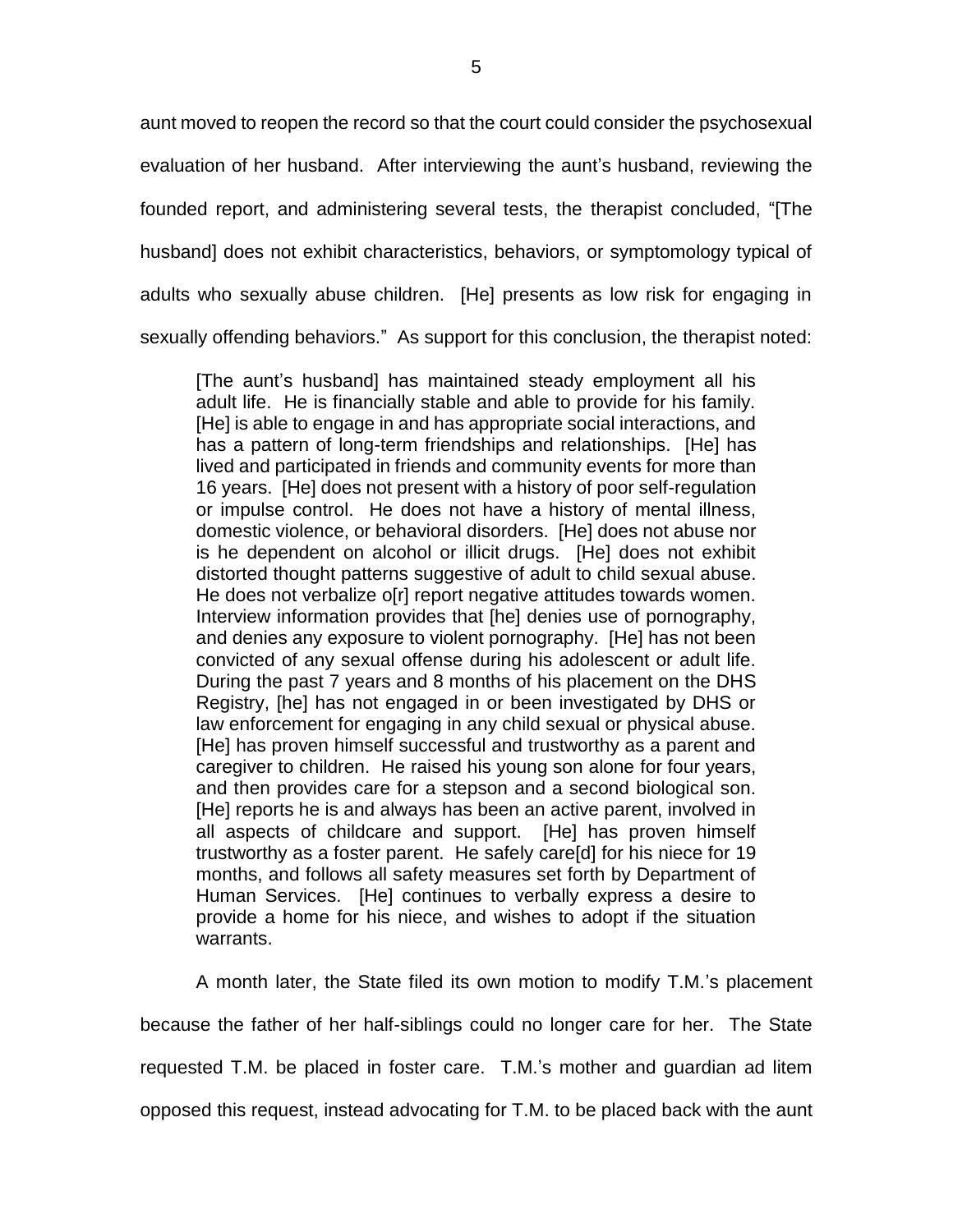and her family. The same day, the juvenile court entered an order placing T.M. in her aunt's custody under the department's supervision. The State filed a motion to reconsider, which was summarily denied. The State appeals, challenging only the juvenile court's decision to place T.M. with the aunt.<sup>1</sup>

## *II. Scope and Standards of Review*

We conduct a de novo review of a juvenile court's decision to modify a permanency order. *In re T.O.*, No. 12-1532, 2012 WL 5954171, at \*2 (Iowa Ct. App. Nov. 29, 2012). "We examine the entire record and adjudicate anew rights on the issues properly presented." *Id.*

## *III. Analysis*

 $\overline{a}$ 

A permanency order can be modified under Iowa Code section 232.104(8)(a). *Id.* at \*3.

[O]ur responsibility in a modification of a permanency order is to look solely at the best interests of the children for whom the permanency order was previously entered. Part of that focus may be on parental change, but the overwhelming bulk of the focus is on the children and their needs.

*In re A.S.T.*, 508 N.W.2d 735, 737 (lowa Ct. App. 1993).<sup>2</sup>

The State argues it was in T.M.'s best interests to be placed in foster care

because (1) the aunt cannot assure her "short-term safety" based on the "clear

<sup>&</sup>lt;sup>1</sup> The State does not contest the juvenile court's failure to hold a hearing on its motion, the aunt's ability to participate in the juvenile proceedings without her petition to intervene being granted, or the court's lack of findings to support its ruling. So we will not address those issues further in our review.

<sup>&</sup>lt;sup>2</sup> Some of our cases have required the party seeking modification to show a substantial change in material circumstances, while others have concluded that showing is no longer required because of a statutory amendment. *See In re E.G.*, No. 17-1855, 2018 WL 540995, at \*2 n.4 (Iowa Ct. App. Jan. 24, 2018) (collecting cases). We need not decide this issue because neither party challenges whether there was a change in circumstances.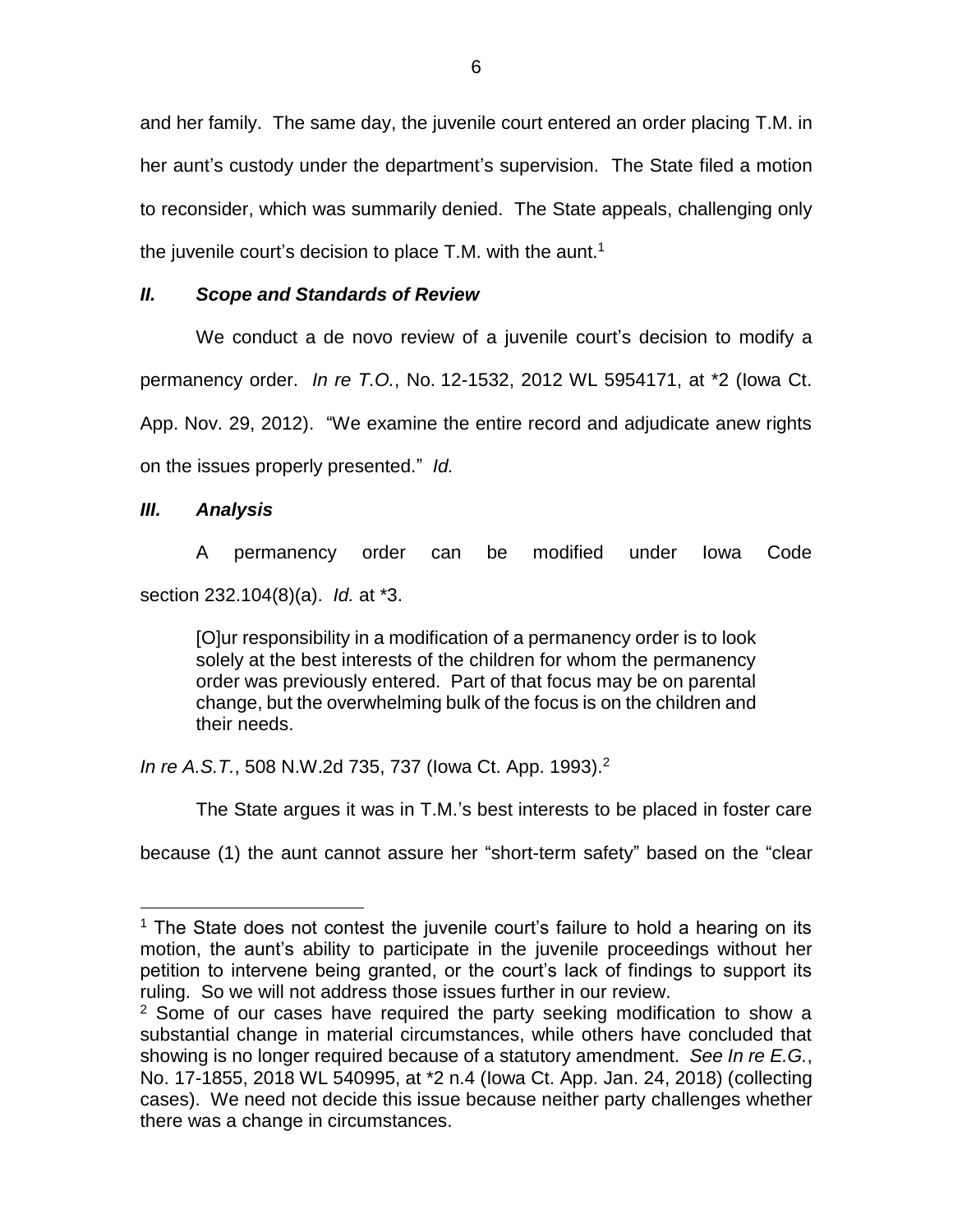risk" her husband poses "to any children in the home"; and (2) the aunt and her husband "will not be approved as a concurrent plan home through [the department] given her husband's sexual abuse history."

In support of its first argument, the State contends that the aunt's "husband has a history of sexual offending behavior, he is unwilling to take accountability for or seek treatment for his offending behavior, and [the aunt] is unwilling to believe the prior abuse occurred." This "history" is limited to one offense in 2013 with a seventeen-year-old girl. We do not diminish the seriousness of that offense, but we agree with the psychosexual evaluator that the lack of other offenses since then is significant in examining the current risk presented by the aunt's husband. *See State v. Chapman*, 944 N.W.2d 864, 879 (Iowa 2020) (Appel, J., concurring) (discussing a study that noted 97.5% of low-risk offenders remain offense free after five years, and 95% remain offense free after fifteen years).

We also find it difficult to square the State's position that T.M. is now unsafe in her aunt's care with its decision to leave her in that placement for more than a year after it discovered the founded report. While there were two early breaches of the safety plan, they were quickly remedied once addressed with the aunt. And during T.M.'s time in her aunt's care, the department consistently reported that she was safe and doing well.

This case is thus unlike *In re D.D.*, 955 N.W.2d 186 (Iowa 2021), which the State cites in support of its argument that "[c]hildren are not safe when left in the care of sex abusers who have not taken accountability for and sought treatment for their offending behavior." The court in *D.D.* was reviewing a juvenile court decision to allow a child to remain living with her step-father, who sexually abused

7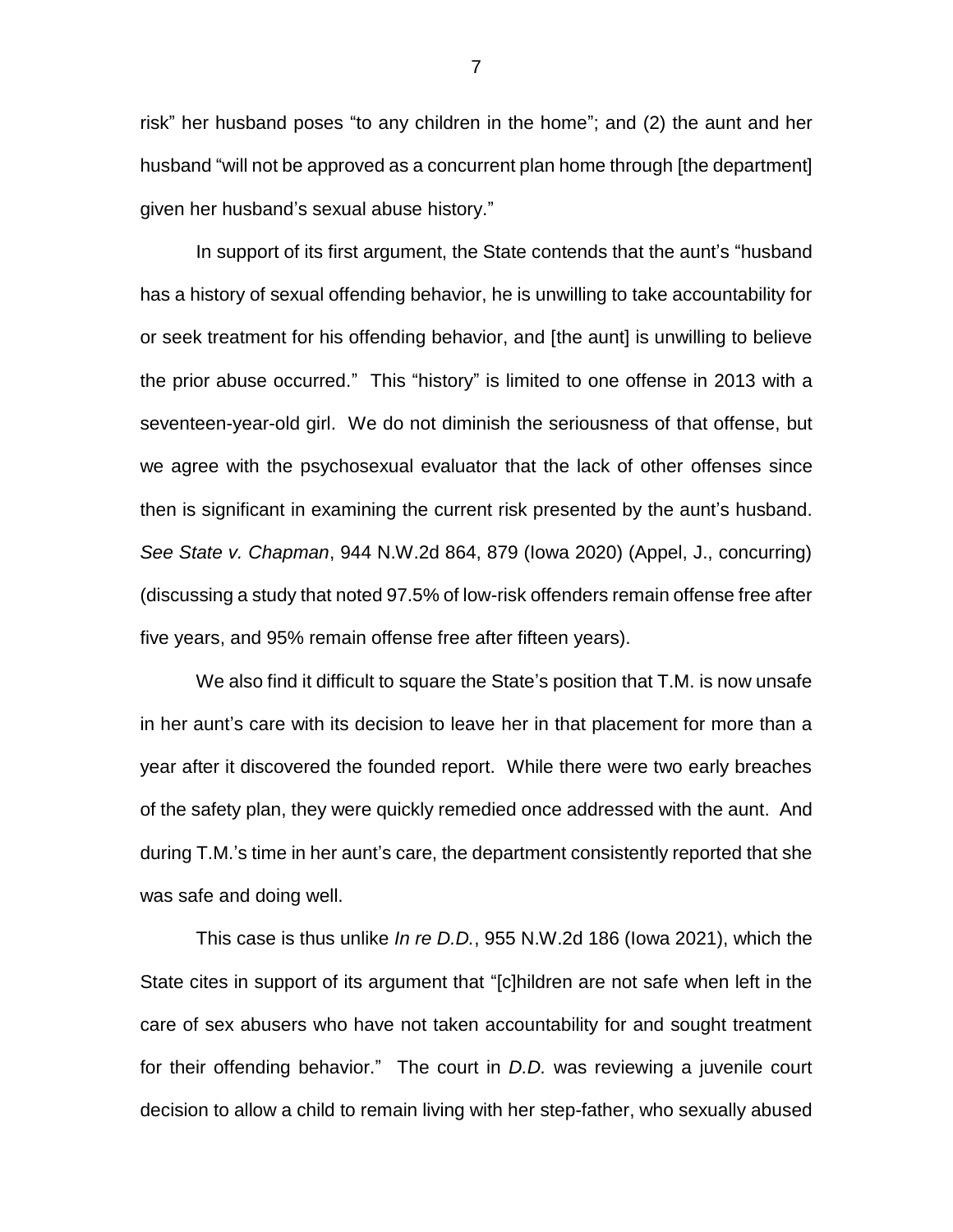her and her siblings over an extended period of time. 955 N.W.2d at 192. The child had suicidal thoughts, exhibited poor behavior at school, and had trouble sleeping while residing in the same home as her abuser. *Id.* at 193. Here, by all accounts, T.M. was thriving in her aunt's care. In addition, while the aunt and her husband denied the allegations supporting the founded report, the husband sought treatment, although none was recommended.

As for the State's second argument about the aunt's inability to be approved as a concurrent plan home, we note the permanency goal is still reunification with T.M.'s mother. If reunification fails, the aunt could request custody and guardianship of T.M. under section 232.117(3)(c) and proceed with a direct adoption. The State asserts that possibility places T.M. at greater risk because she "would be left to grow from a toddler into a young woman in the home of her aunt and uncle without even the limited protections that can be provided by [the department's] supervision and safety planning." But as the aunt points out, T.M. safely resided with her and her husband for nineteen months under the department's supervision, which will continue until at least March 2022 when the next permanency review hearing is scheduled. *See* Iowa Code § 232.104(8)(a); *see also In re T.D.*, No. 07-0485, 2007 WL 2119018, at \*5 (Iowa Ct. App. July 25, 2007) (considering continued supervision by the department when examining the child's best interest).

"A stable, loving homelife is essential to a child's physical, emotional, and spiritual well-being." *In re P.L.*, 778 N.W.2d 33, 38 (Iowa 2010) (citation omitted). As the aunt explained:

8